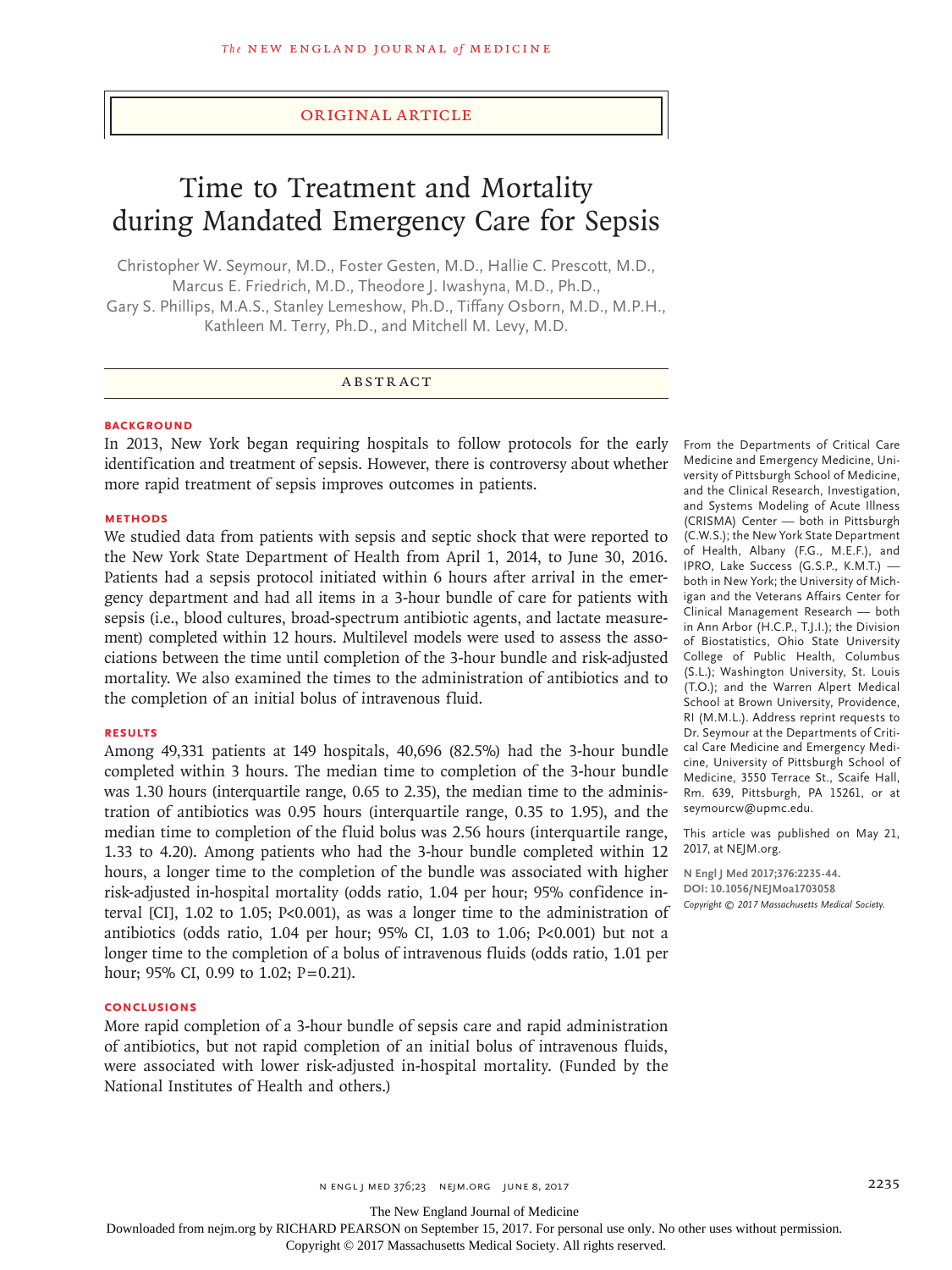**MORE THAN 1.5 MILLION CASES OF SEP-**<br>sis occur in the United States annually,<br>and many patients with sepsis present<br>to the emergency department.<sup>1</sup> International sis occur in the United States annually, and many patients with sepsis present to the emergency department.<sup>1</sup> International clinical practice guidelines and the Centers for Medicare and Medicaid Services (CMS) recommend the prompt identification of sepsis and treatment with broad-spectrum antibiotic agents and intravenous fluids.<sup>2,3</sup> These recommendations are supported by preclinical and observational studies suggesting that early treatment with antibiotics and intravenous fluids could reduce the number of avoidable deaths.<sup>4,5</sup>

Yet, considerable controversy exists about how rapidly sepsis must be treated.<sup>6</sup> Some clinicians question the potential benefit of rapid treatment, citing the absence of data from randomized trials, the potential for adverse effects, and the challenging implementation of these efforts in environments where staff are often overworked. Using data from New York,7 where hospitals are required to implement protocols and report on the treatment of sepsis, we examined the association between the timing of treatment and risk-adjusted mortality.

#### Methods

### **Study Design and Population**

In early 2013, the New York State Department of Health (NYSDOH) began requiring hospitals to submit and follow evidence-informed protocols for the early identification and treatment of severe sepsis or septic shock (New York Codes, Rules, and Regulations parts 405.2 and 405.4). Although protocols could be tailored by each hospital, all the protocols were required to include a 3-hour bundle consisting of receipt of the following care within 3 hours: obtaining of a blood culture before the administration of antibiotics, measurement of the serum lactate level, and the administration of broad-spectrum antibiotics. Protocols were also required to include a 6-hour bundle, consisting of the administration of a bolus of 30 ml of intravenous fluids per kilogram of body weight in patients with hypotension or a serum lactate level of 4.0 mmol or more per liter, the initiation of vasopressors for refractory hypotension, and the remeasurement of the serum lactate level within 6 hours after the initiation of the protocol. Details about the treatment bundles are provided in Table S1 in the Supplementary

Appendix, available with the full text of this article at NEJM.org.

We performed a retrospective study involving 185 hospitals in the NYSDOH database, including data from April 1, 2014, to June 30, 2016. All the hospitals were required to report patientlevel data for patients with sepsis and septic shock to the Department of Health using electronic case-report forms that included data on demographic characteristics, coexisting conditions, characteristics of sepsis and septic shock, illness severity, and outcomes. Date and time stamps for protocol initiation and the elements of 3-hour and 6-hour bundled care were required for patients in whom a sepsis protocol was initiated. The state performed audits on a 10% random sample of hospitals using manual chart review and provided feedback to hospitals regarding data quality and completeness. Audit results are provided in Table S2 in the Supplementary Appendix. Patient-level data were linked to hospital characteristics with the use of the NYSDOH administrative database. This study was approved with a waiver of informed consent by the NYSDOH institutional review boards.

# **Selection of Patients**

Eligible encounters included those with patients who were older than 17 years of age and who had severe sepsis or septic shock, as defined with the use of criteria suggested in the 2001 International Sepsis Definitions Conference (Sepsis-2).8 In order to study only patients with community-acquired sepsis, we focused on patients who had a sepsis protocol initiated in the emergency department within 6 hours after arrival at the hospital. To remove outliers, we excluded patients in whom the 3-hour bundle was completed more than 12 hours after the initiation of the protocol. We also excluded patients in whom bundled care could be clinically contraindicated, patients with advance directives that limited treatment, patients who declined interventions, and patients who were enrolled in a clinical trial. We excluded 36 hospitals that had fewer than 50 cases of sepsis in order to remove spurious findings in reliability-adjusted models.9

Hospitals varied in their sepsis-identification strategies (see the Methods section in the Supplementary Appendix). These strategies included positive screening for sepsis on the basis of clinical assessment only (suspected or confirmed

The New England Journal of Medicine

Downloaded from nejm.org by RICHARD PEARSON on September 15, 2017. For personal use only. No other uses without permission.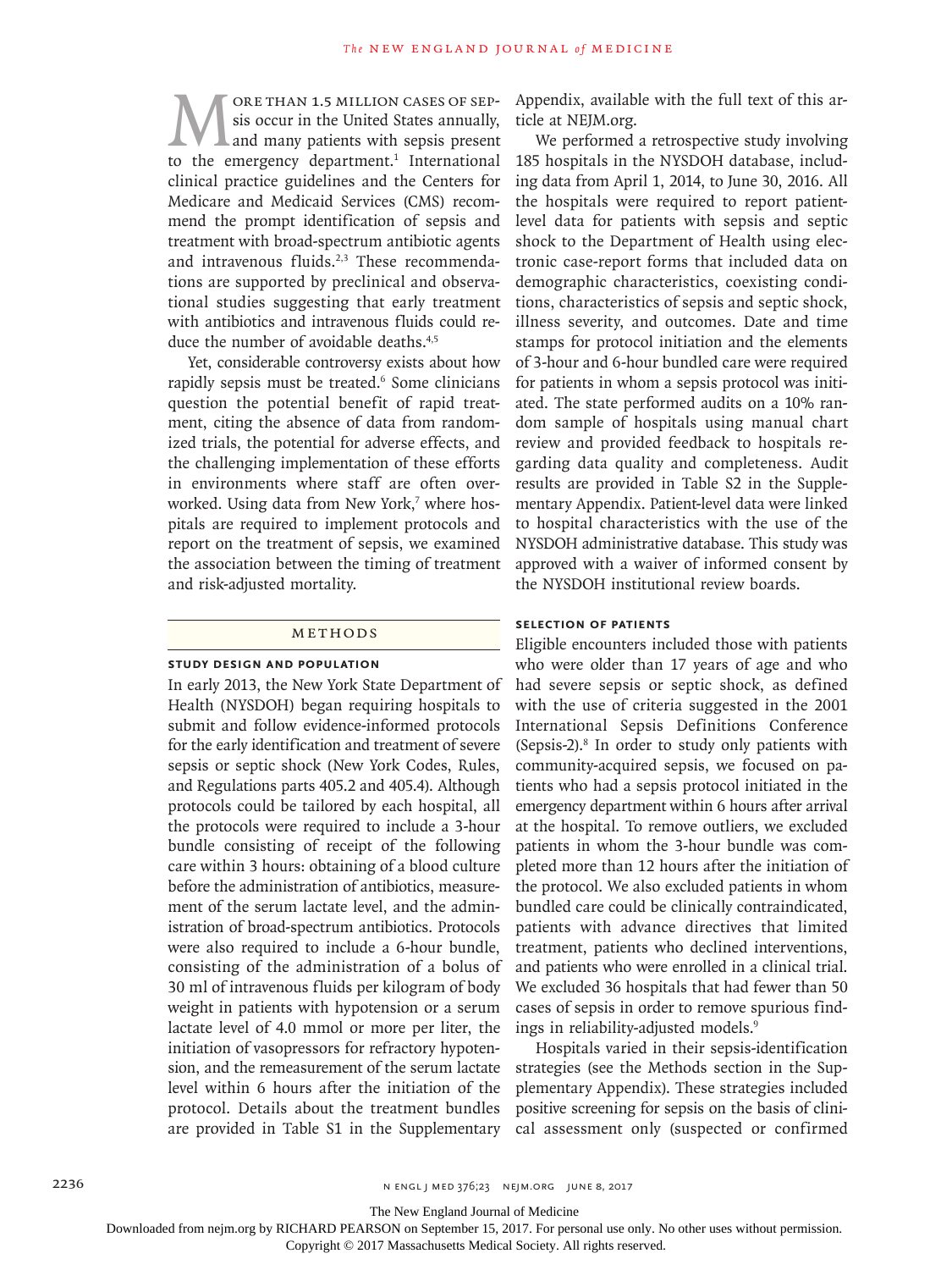infection and two or more criteria for the systemic inflammatory response syndrome, with supporting laboratory test results optional); positive screening based on both clinical criteria and abnormal laboratory values; and a "code sepsis or rapid response" strategy that led to a positive screening based on clinical criteria. The regulations permitted hospitals to have flexibility with regard to case identification in order to facilitate broad adoption. Cases were not identified with the use of the Third International Consensus Definitions for Sepsis and Septic Shock (Sepsis-3) because these definitions were released after the implementation of the regulations was under way,<sup>10</sup> and it was not possible to use post hoc adjudication. More than 98% of the patients with data entered in the database were confirmed to have had severe sepsis or septic shock on manual audit (Table S2 in the Supplementary Appendix). Cases that were found to have been entered erroneously could be removed by hospitals.

# **Variables**

The primary outcome was in-hospital mortality. The primary exposure was the time to completion of the 3-hour bundle, which was defined as the time in hours from the initiation of the protocol until all the elements of the 3-hour bundle were performed (i.e., blood cultures obtained, broad-spectrum antibiotics administered, and serum lactate level measured). If any element of the 3-hour bundle was performed before the start of the protocol, the patient was considered to have adhered to the protocol with regard to that element within the first hour. The time to the administration of broad-spectrum antibiotics was defined in a similar fashion. The time to the completion of the initial bolus of intravenous fluid was measured as the time from the initiation of the protocol until the completed administration of 30 ml of crystalloid fluid per kilogram, but only among patients who had a serum lactate level of 4.0 mmol or more per liter or who had hypotension (systolic blood pressure, <90 mm Hg).

Covariates included variables that were specified a priori as potential confounders between time to treatment and outcome on the basis of clinical experience and previous studies.10,11 These variables included demographic factors such as age, race or ethnic group, payer, burden of coexisting conditions, site of infection (e.g., respiratory, urinary, or skin), admission source (e.g., clinic, skilled nursing facility, or home), and measures of illness severity such as the presence of shock, serum lactate level, platelet count, or mechanical ventilation at admission. We developed a risk-adjustment model for in-hospital mortality using the above covariates with multivariable logistic regression that included a 90% random sample of the cohort. Internal validation of the model on the 10% remaining sample revealed adequate calibration (Hosmer–Lemeshow goodness-of-fit test with group size of 150,  $P=0.97$ ) (Fig. S2 in the Supplementary Appendix) and discrimination (area under the receiveroperating-characteristic curve [C statistic], 0.77).

### **Sensitivity Analyses**

We assessed the robustness of our analyses by repeating the primary analysis using the time to treatment as measured from the earliest recorded time of the presentation in the emergency department.6 We also assessed models in prespecified subgroups of patients. We repeated models with the subgroup of patients who had a protocol initiated up to 24 hours after arrival in the emergency department and with the subgroup of patients who had up to 24 hours between protocol initiation and completion of the 3-hour bundle.12 We repeated models with patients who were discharged to hospice care classified as dead at discharge and models that excluded any patients who had an element of the 3-hour bundle, administration of antibiotics, or completion of bolus of intravenous fluids before protocol initiation.

In supporting analyses, we measured the association of other elements of the 3-hour bundle with mortality, including the time to obtaining of a blood culture and the time to serum lactate measurement. We performed quantitative bias analysis to assess the magnitude of a hypothetical, unmeasured confounder that would be necessary to account for the association between the time to completion of the 3-hour bundle and risk-adjusted in-hospital mortality (see the Supplementary Appendix).<sup>13</sup>

## **Statistical Analysis**

We performed bivariate analyses of the characteristics of the patients who had the 3-hour bundle in the emergency department completed within 3 hours and those who did not have the

The New England Journal of Medicine

Downloaded from nejm.org by RICHARD PEARSON on September 15, 2017. For personal use only. No other uses without permission.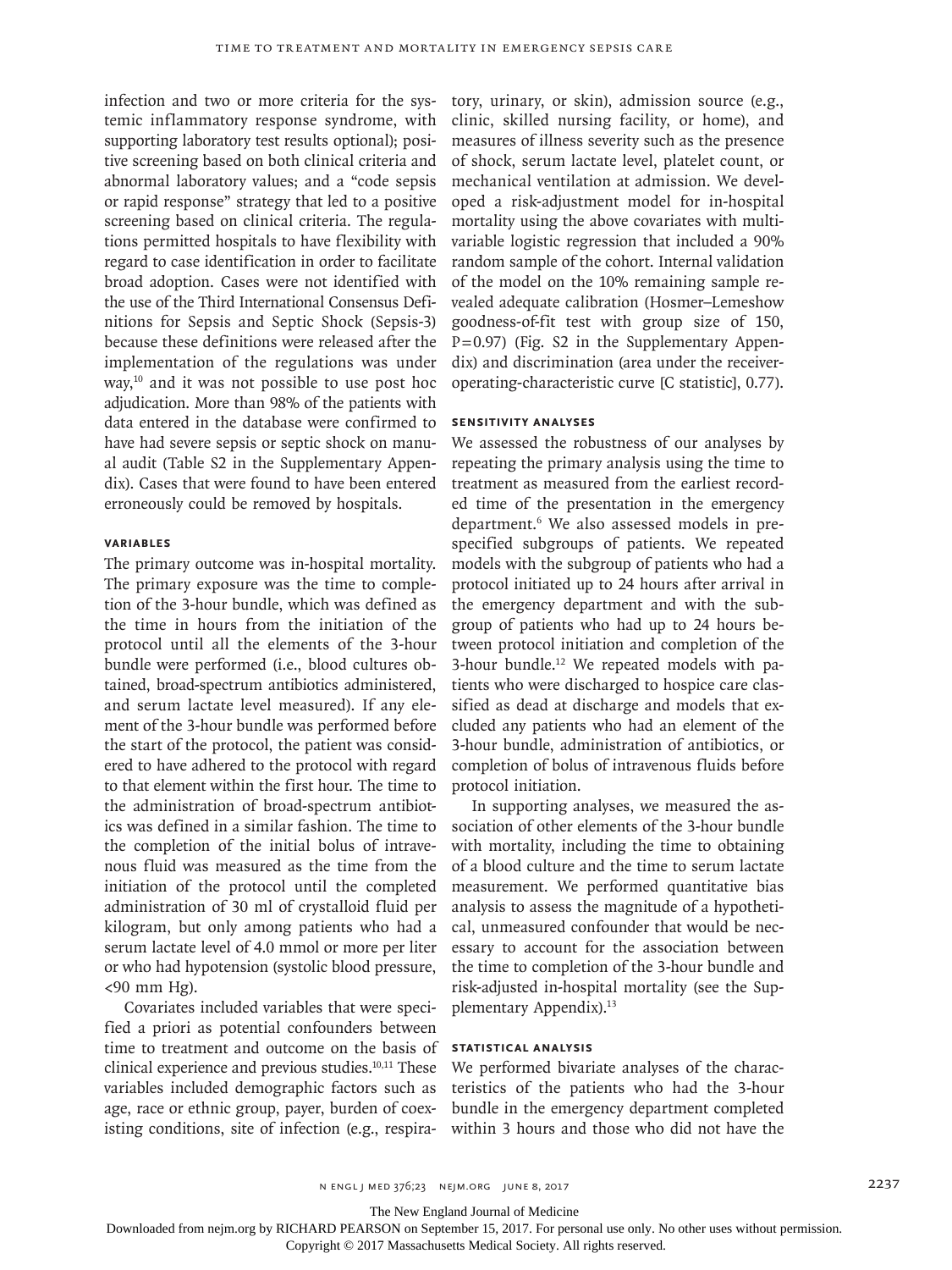3-hour bundle completed within that time window. Continuous data are expressed as means with standard deviations or as medians with interquartile ranges, depending on normality. Categorical variables are shown as proportions. The range and variability in the times to treatments are shown with the use of histograms and cumulative proportions.

Multivariable modeling of the association between the time to treatment and in-hospital mortality was performed with the use of logistic regression, with adjustment for covariates. Binary variables were modeled as indicator covariates, and continuous variables were included as linear covariates, after assessment for nonlinear relationships with the use of fractional polynomials (P>0.05 for all models). $14$  We used multilevel regression with a random effect of hospital to account for hospital-level clustering. Each exposure (i.e., time to completion of the 3-hour bundle, time to the administration of broadspectrum antibiotics, and time to completion of initial bolus of intravenous fluids) was evaluated





The 3-hour bundle for the care of patients with sepsis or septic shock had to include receipt of the following care within 3 hours: obtaining of a blood culture before the administration of antibiotics, measurement of the serum lactate level, and the administration of broadspectrum antibiotics; however, protocols could be tailored by each hospital. We also assessed the time to the administration of broad-spectrum antibiotics and the time to the completion of an initial bolus of intravenous fluids.

separately. The risk of in-hospital death across the range of time to treatment was generated for the "typical" patient with the use of predictive margins that were adjusted for an average of the independent variables, as appropriate. We show adjusted risk estimates that are derived from the nonlinear models in order to show changes in risk over time.14

We used empirical Bayesian methods to determine the hospital-level rate of completion of the 3-hour bundle within 3 hours, administration of antibiotics within 3 hours, and completion of the initial bolus of intravenous fluids within 6 hours.9 We show the ranked order of adjusted rates across hospitals in caterpillar plots. All the analyses were performed with the use of Stata software, version 14.2 (StataCorp).

## **RESULTS**

**Population of Patients and Time to Treatment** Of 111,816 patients at 185 hospitals, we excluded 21,046 patients (18.8%) who were ineligible, 32,665 (29.2%) who had protocols initiated outside the emergency department, 3648 (3.3%) who had protocols initiated after 6 hours, and 5126 (4.6%) who did not have the 3-hour bundle completed within 12 hours (Fig. S1 and Table S3 in the Supplementary Appendix). Of the remaining 49,331 eligible patients in the emergency department at 149 hospitals, most (40,696 patients [82.5%]) had the 3-hour bundle completed within 3 hours.

The median time to the completion of the 3-hour bundle was 1.30 hours (interquartile range, 0.65 to 2.35), the median time to the administration of broad-spectrum antibiotics was 0.95 hours (interquartile range, 0.35 to 1.95), and the median time to the completion of the initial bolus of intravenous fluids was 2.56 hours (interquartile range, 1.33 to 4.20) (Fig. 1). The characteristics of the patients who had the 3-hour bundle completed within 3 hours were similar to those who had the bundle completed during hours 3 through 12 (Table 1, and Table S4 in the Supplementary Appendix).

## **Primary Analyses**

In a multivariable model, each hour of time to the completion of the 3-hour bundle was associated with higher mortality (odds ratio of death until completion of 3-hour bundle, 1.04 per hour; 95% confidence interval [CI], 1.02 to 1.05;

The New England Journal of Medicine

Downloaded from nejm.org by RICHARD PEARSON on September 15, 2017. For personal use only. No other uses without permission.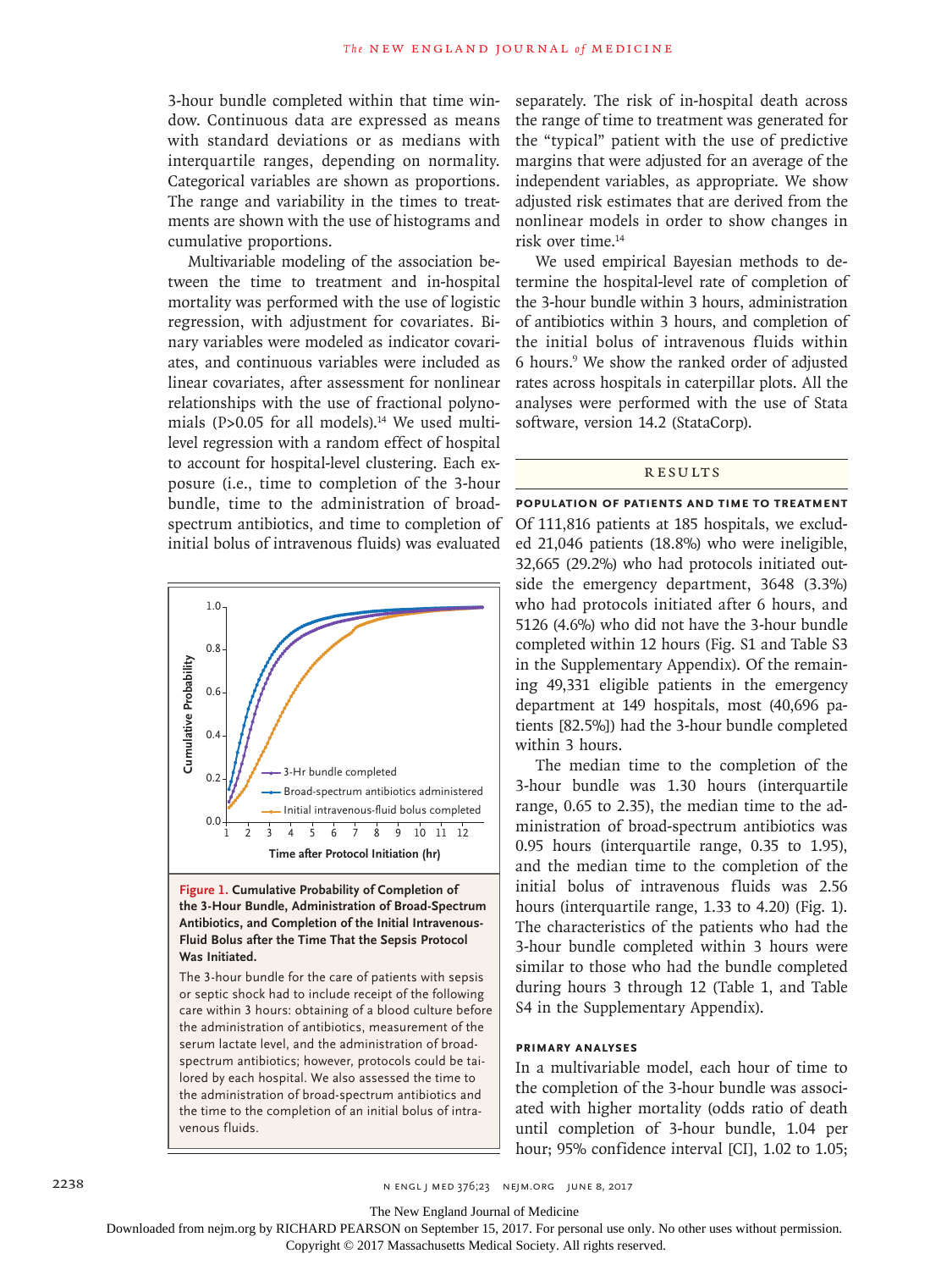| Table 1. Characteristics of the Patients. |                                 |                       |                                           |         |  |
|-------------------------------------------|---------------------------------|-----------------------|-------------------------------------------|---------|--|
| Characteristic                            | All Patients<br>$(N = 49, 331)$ |                       | 3-Hr Bundle Completed in 3 Hr<br>P Value* |         |  |
|                                           |                                 | Yes<br>$(N = 40,696)$ | No<br>$(N = 8635)$                        |         |  |
| Percentage of patients                    | 100.0                           | 82.5                  | 17.5                                      |         |  |
| Age at admission — yr                     |                                 |                       |                                           | < 0.001 |  |
| Median                                    | 73                              | 73                    | 71                                        |         |  |
| Interquartile range                       | $60 - 83$                       | $61 - 84$             | $59 - 82$                                 |         |  |
| Female sex - no. (%)                      | 23,634 (47.9)                   | 19,157 (47.1)         | 4477 (51.8)                               | < 0.001 |  |
| Race - no. (%) <sup>+</sup>               |                                 |                       |                                           | < 0.001 |  |
| White                                     | 33,075 (67.0)                   | 27,605 (67.8)         | 5470 (63.3)                               |         |  |
| <b>Black</b>                              | 8,269 (16.8)                    | 6,487 (15.9)          | 1782 (20.6)                               |         |  |
| Asian                                     | 2,167(4.4)                      | 1,774(4.4)            | 393(4.6)                                  |         |  |
| Other                                     | 5,820 (11.8)                    | 4,830 (11.9)          | 990 (11.5)                                |         |  |
| Hispanic ethnic group - no. (%) +         | 4,851 (9.8)                     | 4,022(9.9)            | 829(9.6)                                  | 0.39    |  |
| Coexisting condition - no. (%)            |                                 |                       |                                           |         |  |
| Chronic respiratory failure               | 5,738 (11.6)                    | 4,656(11.4)           | 1082 (12.5)                               | 0.004   |  |
| Congestive heart failure                  | 10,092 (20.5)                   | 8,311 (20.4)          | 1781 (20.6)                               | 0.67    |  |
| End-stage renal disease                   | 5,207 (10.6)                    | 4,109(10.1)           | 1098 (12.7)                               | < 0.001 |  |
| Admission source — no. (%)                |                                 |                       |                                           | < 0.001 |  |
| Home                                      | 33,464 (67.8)                   | 27,306 (67.1)         | 6158 (71.3)                               |         |  |
| Skilled nursing facility                  | 13,233 (26.8)                   | 11,247 (27.6)         | 1986 (23.0)                               |         |  |
| Otheri                                    | 2,634(5.3)                      | 2,143(5.3)            | 491 (5.7)                                 |         |  |
| Site of infection - no. (%)               |                                 |                       |                                           | < 0.001 |  |
| Urinary                                   | 13,439 (27.2)                   | 10,963 (26.9)         | 2476 (28.7)                               |         |  |
| Respiratory                               | 19,839 (40.2)                   | 16,806 (41.3)         | 3033 (35.1)                               |         |  |
| Gastrointestinal                          | 4,649(9.4)                      | 3,580(8.8)            | 1069(12.4)                                |         |  |
| Other                                     | 11,404 (23.1)                   | 9,347 (23.0)          | 2057 (23.8)                               |         |  |
| Positive blood cultures - no. (%)         | 14,574 (29.5)                   | 12,322 (30.3)         | 2252 (26.1)                               | < 0.001 |  |
| Serum lactate - mmol/liter                |                                 |                       |                                           | < 0.001 |  |
| Median                                    | 2.7                             | 2.8                   | 2.5                                       |         |  |
| Interquartile range                       | $1.7 - 4.4$                     | $1.8 - 4.4$           | $1.6 - 4.1$                               |         |  |
| Septic shock - no. (%)                    | 22,336 (45.3)                   | 18,393 (45.2)         | 3943 (45.7)                               | 0.43    |  |
| Teaching facility - no. (%)               | 40,257 (81.6)                   | 7,739 (19.0)          | 7300 (84.5)                               | < 0.001 |  |
| In-hospital death $-$ no. (%)             | 11,251 (22.8)                   | 9,213(22.6)           | 2038 (23.6)                               | 0.05    |  |

\* P values are based on Pearson's chi-square test for categorical variables and the Wilcoxon rank-sum test for continuous variables.

† Race and ethnic group were determined from medical records.

‡ Other locations include clinic or unknown.

§ Other site of infection includes skin, central nervous system, and unknown.

P<0.001) (Fig. 2, and Table S5 in the Supplemen-completed in 3 hours (odds ratio, 1.14; 95% CI, tary Appendix). Patients who had the bundle 1.07 to 1.21; P<0.001). The association between completed during hours 3 through 12 had 14% the time to the administration of antibiotics and higher odds of in-hospital death than patients in in-hospital mortality was similar (odds ratio of whom all three items in the 3-hour bundle were death until antibiotics were administered, 1.04

The New England Journal of Medicine

Downloaded from nejm.org by RICHARD PEARSON on September 15, 2017. For personal use only. No other uses without permission.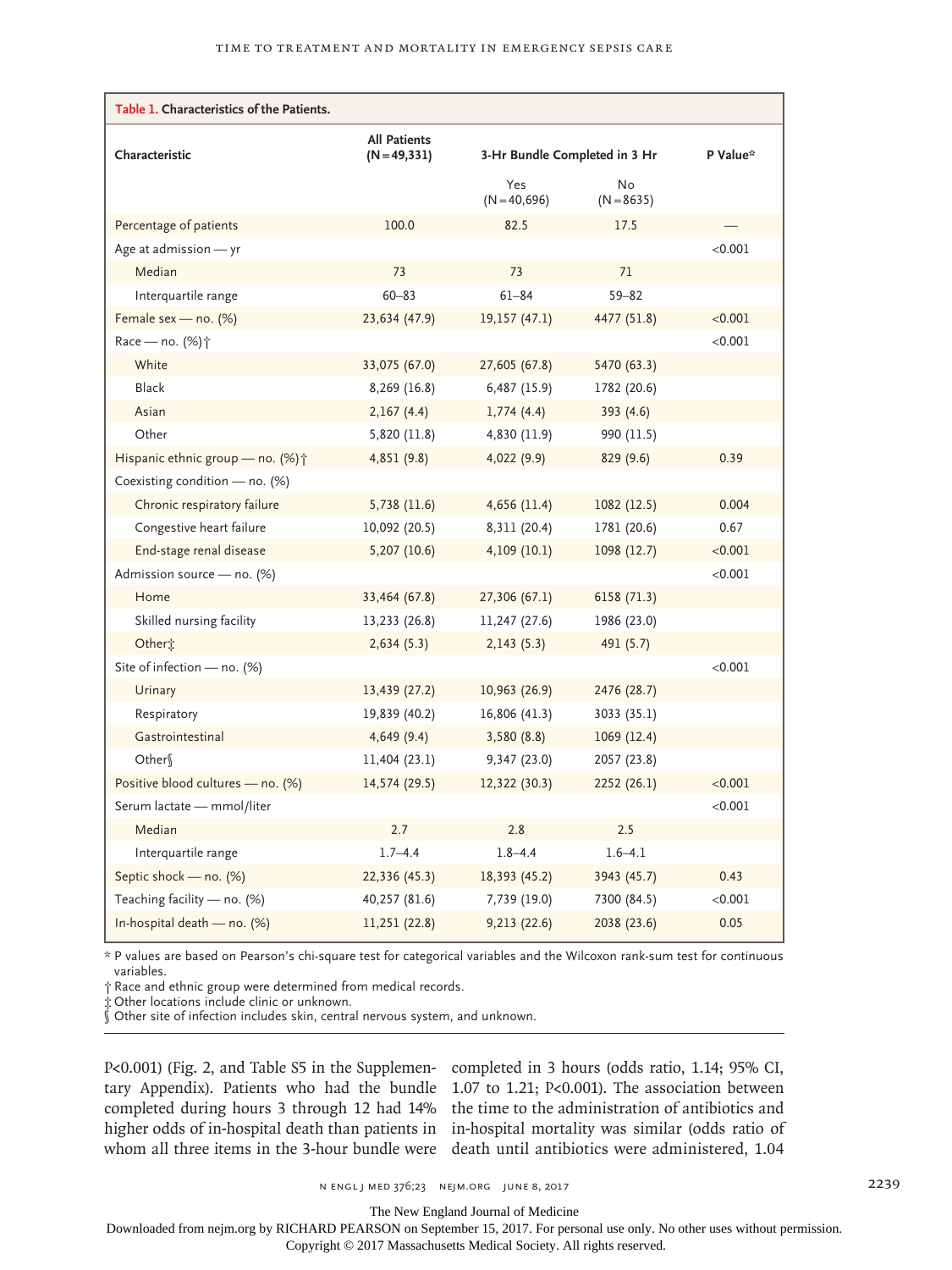| Subgroup                    | No. of Patients   | Odds Ratio (95% CI)                                                                                                                                                                                                                                                                                                                                 |
|-----------------------------|-------------------|-----------------------------------------------------------------------------------------------------------------------------------------------------------------------------------------------------------------------------------------------------------------------------------------------------------------------------------------------------|
| All patients                | 49,331            | $1.04(1.02 - 1.05)$<br>$\overline{\phantom{a}}$                                                                                                                                                                                                                                                                                                     |
| Sex                         |                   |                                                                                                                                                                                                                                                                                                                                                     |
| Male                        | 25,689            | $1.04(1.02 - 1.05)$<br>$-\bullet -$                                                                                                                                                                                                                                                                                                                 |
| Female                      | 23,634            | $1.03(1.02 - 1.05)$<br>$-\bullet -$                                                                                                                                                                                                                                                                                                                 |
| Vasopressor use             |                   |                                                                                                                                                                                                                                                                                                                                                     |
| Yes                         | 16,721            | $1.05(1.03 - 1.07)$<br>$\overline{\phantom{a}}$                                                                                                                                                                                                                                                                                                     |
| No                          | 32,610            | $1.02(1.00-1.03)$<br>$\bullet$                                                                                                                                                                                                                                                                                                                      |
| Admission source            |                   |                                                                                                                                                                                                                                                                                                                                                     |
| Home                        | 33,464            | $1.04(1.02 - 1.05)$<br>$\overline{\phantom{a}}$                                                                                                                                                                                                                                                                                                     |
| Other                       | 15,867            | $1.04(1.02 - 1.06)$<br>$\bullet$ $\hspace{0.04cm}$                                                                                                                                                                                                                                                                                                  |
| Coexisting condition        |                   |                                                                                                                                                                                                                                                                                                                                                     |
| Congestive heart failure    | 10,092            | $1.06(1.04-1.09)$<br>$\bullet$                                                                                                                                                                                                                                                                                                                      |
| Hemodialysis                | 5,207             | $1.06(1.03-1.09)$                                                                                                                                                                                                                                                                                                                                   |
| Chronic respiratory failure | 5,738             | $1.06(1.03-1.09)$                                                                                                                                                                                                                                                                                                                                   |
| Site of infection           |                   |                                                                                                                                                                                                                                                                                                                                                     |
| Respiratory                 | 19,839            | $1.03(1.01-1.06)$                                                                                                                                                                                                                                                                                                                                   |
| Urinary                     | 13,439            | $1.03(1.01-1.06)$                                                                                                                                                                                                                                                                                                                                   |
| Other                       | 16,053            | $1.04(1.02 - 1.06)$<br>$\overline{\phantom{a}}$                                                                                                                                                                                                                                                                                                     |
| <b>Bacteremia</b>           |                   |                                                                                                                                                                                                                                                                                                                                                     |
| Gram positive               | 7,175             | $1.01(0.98 - 1.05)$                                                                                                                                                                                                                                                                                                                                 |
| Gram negative               | 6,431             | $1.05(1.01-1.09)$                                                                                                                                                                                                                                                                                                                                   |
| Other                       | 965               | $1.15(1.07-1.24)$                                                                                                                                                                                                                                                                                                                                   |
| None                        | 34,757            | $1.03(1.02 - 1.05)$<br>$\overline{\phantom{a}}$                                                                                                                                                                                                                                                                                                     |
|                             |                   | 1.3<br>1.0<br>1.1                                                                                                                                                                                                                                                                                                                                   |
|                             | In-Hospital Death | In-Hospital Death                                                                                                                                                                                                                                                                                                                                   |
|                             | Less Likely       | <b>More Likely</b>                                                                                                                                                                                                                                                                                                                                  |
|                             |                   | Figure 2. Risk-Adjusted Odds Ratios of In-Hospital Death in the Primary Model and Prespecified Subgroups.<br>Shown are odds ratios, with 95% confidence intervals, for in-hospital death for each hour that it took to complete<br>the 3-hour bundle. Other site of infection includes gastrointestinal, skin, central nervous system, and unknown. |

per hour; 95% CI, 1.03 to 1.06; P<0.001) (Fig. S3 in the Supplementary Appendix). Patients who received antibiotics in hours 3 through 12 had 14% higher odds of in-hospital death than those who received antibiotics within 3 hours (odds ratio, 1.14; 95% CI, 1.06 to 1.22; P=0.001). These associations appeared to be stronger among patients receiving vasopressors than among those who were not receiving vasopressors (Fig. 2, and Fig. S3 in the Supplementary Appendix). Figure 3 shows the crude and predicted risks of in-hospital death across a range of times to treatment in typical patients who presented to the emergency department. On average, the completion of the 3-hour bundle at 6 hours was associated with mortality that was approximately 3 percentage points higher than the mortality associated with completion of the bundle within the first hour.

Among the 26,978 patients who were eligible for and had the bolus of intravenous fluids completed within 12 hours, the time to completion of the fluid bolus was not associated with inhospital mortality (odds ratio of death until fluid bolus was completed, 1.01 per hour; 95% CI, 0.99 to 1.02;  $P = 0.21$ ) (Fig. S4 in the Supplementary Appendix). Patients who had the initial fluid bolus completed during hours 6 through 12 had an odds of in-hospital death that was similar to that among patients who had the initial fluid bolus completed within 6 hours (odds ratio of death for >6 hours to complete intravenous-fluid bolus, 1.02; 95% CI, 0.92 to 1.14;  $P = 0.65$ ). We found no interaction between time to the administration of antibiotics and time to completion of the initial bolus of intravenous fluids  $(P=0.88)$ .

#### **Additional Analyses**

A sensitivity analysis that used the earliest time of arrival in the emergency department to measure the time to treatment showed an association that was similar to that in the primary analyses. The results were unchanged when hospice discharges were reclassified as in-hospi-

The New England Journal of Medicine

Downloaded from nejm.org by RICHARD PEARSON on September 15, 2017. For personal use only. No other uses without permission.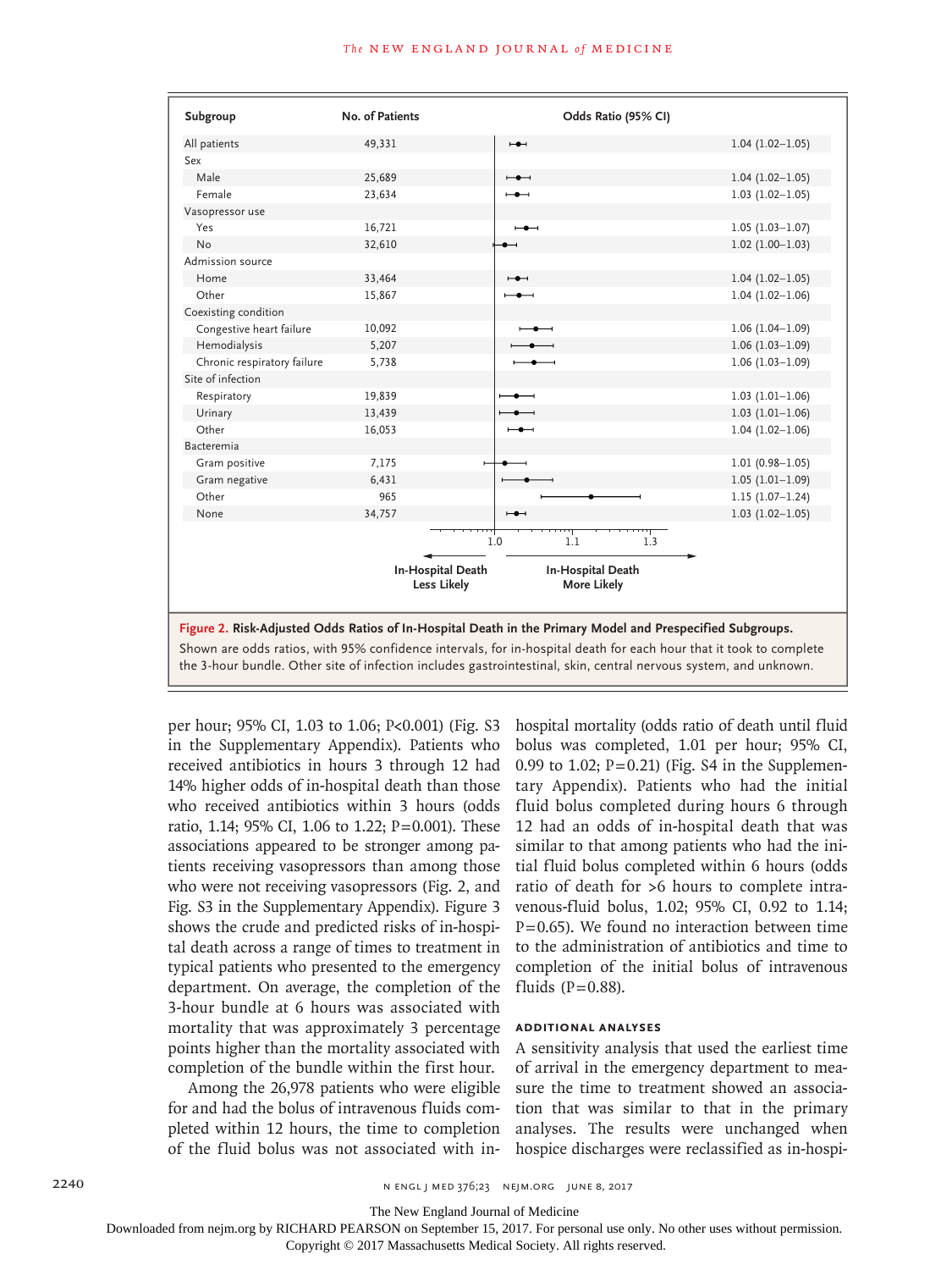tal deaths or when we excluded patients who had treatments completed before protocol initiation. When the time window for protocol initiation or completion of the 3-hour bundle was relaxed to 24 hours, the association between completion of the bolus of intravenous fluids and mortality became significant, albeit of very small magnitude (odds ratio 1.001; 95% CI, 1.000 to 1.002; P=0.03). Details are provided in Table S6 in the Supplementary Appendix.

In supporting analyses, we found that the time to obtaining a blood culture was associated with mortality (odds ratio, 1.04 per hour; 95% confidence interval, 1.02 to 1.06; P<0.001). Similar findings were observed for each hour until serum lactate measurement (Figs. S5 and S6 in the Supplementary Appendix). The quantitative bias analysis indicated that our results would be robust unless an unmeasured confounder was at least twice as prevalent among patients who had the 3-hour bundle completed later as among those who had it completed 1 hour earlier and unless the unmeasured confounder increased the odds of in-hospital death by more than 1.35 times (Fig. S7 in the Supplementary Appendix).

The risk-adjusted and reliability-adjusted rates of completing the 3-hour bundle ranged from 53 to 97% (median, 83%; interquartile range, 75 to 88) (Fig. 4, and Fig. S8 in the Supplementary Appendix). After we ranked hospitals from the lowest to greatest likelihood of completing the 3-hour bundle, the hospitals in the highest decile, despite similar illness severity among their patients, were 1.5 times as likely to complete the 3-hour bundle as hospitals in the lowest decile (94.3% vs. 64.1%). Hospitals that had a higher rate of bundle completion within 3 hours were somewhat smaller and less likely to be teaching hospitals than those that took longer than 3 hours to complete the bundle (Table S7 in the Supplementary Appendix).

## Discussion

Our findings support an association between time to treatment and outcome among patients with sepsis or septic shock treated in the emergency department during a statewide initiative mandating protocolized care. We found that a longer time to completion of a 3-hour bundle of care for patients with sepsis and the administration of broad-spectrum antibiotics were each



**Figure 3. Crude In-Hospital Mortality and Predicted Risks of In-Hospital Death.**

Shown are the crude in-hospital mortality and predicted risks of in-hospital death, with adjustment for covariates across a range of time after protocol initiation, for the completion of the 3-hour bundle of sepsis care (Panel A), the administration of broad-spectrum antibiotics (Panel B), and the completion of the initial bolus of intravenous fluids (Panel C) in a typical patient. I bars represent 95% confidence intervals.

n ENGL J MED 376;23 NEJM.ORG JUNE 8, 2017 2241

The New England Journal of Medicine

Downloaded from nejm.org by RICHARD PEARSON on September 15, 2017. For personal use only. No other uses without permission.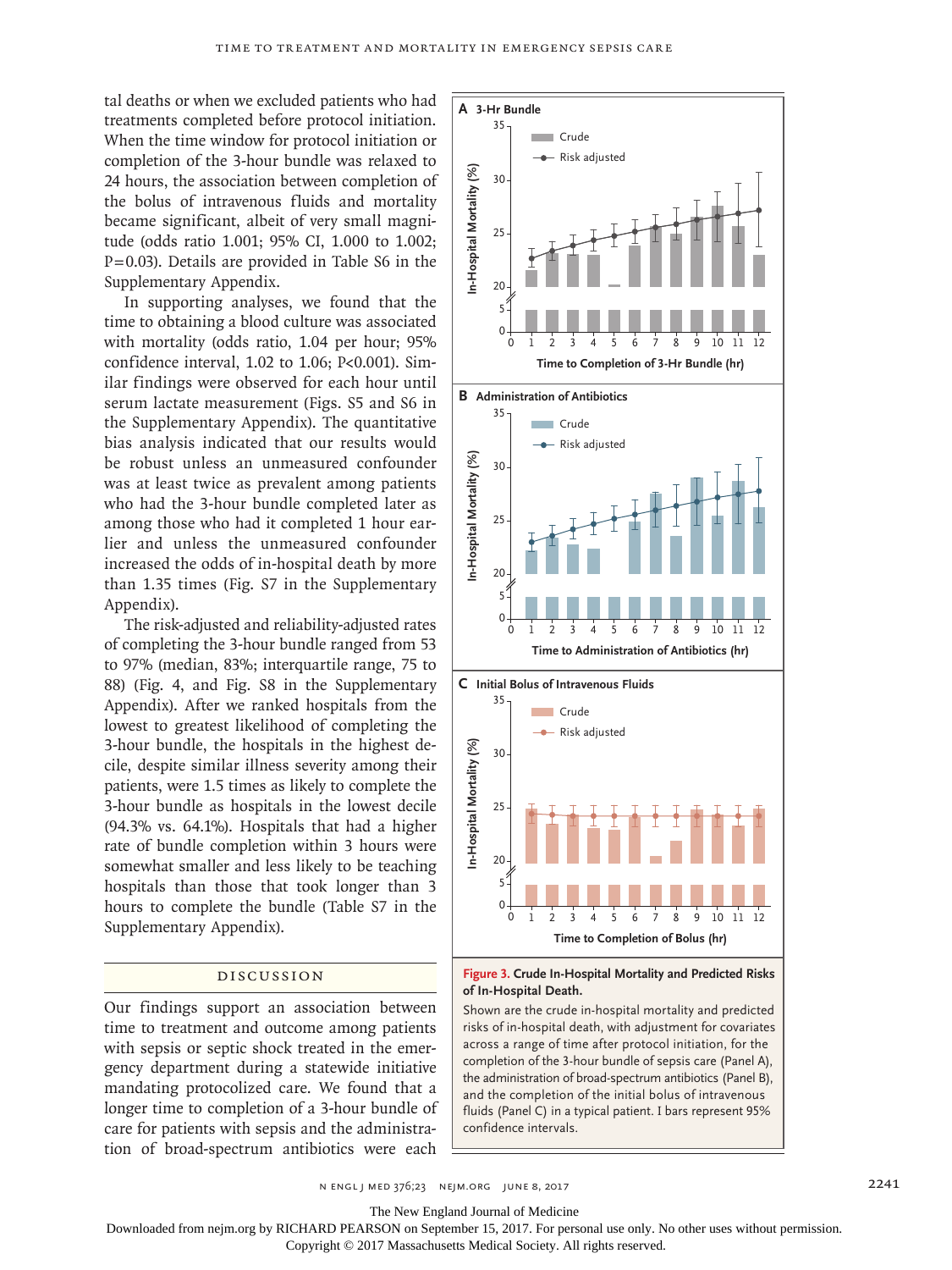

The 149 hospitals that were included in the study were ranked from lowest to highest, with higher numbers indicating a greater likelihood of completing

> associated with higher risk-adjusted in-hospital mortality. In our primary analysis, we did not find an association between the time to completion of the initial bolus of intravenous fluids and in-hospital mortality. The time to treatment varied widely across hospitals.

> Our findings are consistent with multiple smaller, observational studies.<sup>5,15,16</sup> A recent metaanalysis of 11 observational studies, however, showed no significant mortality benefit of the administration of antibiotics within 3 hours, as compared with after 3 hours, after triage in the emergency department (odds ratio, 1.16; 95% CI, 0.92 to 1.46) or within 1 hour after the recognition of shock (odds ratio, 1.46; 95% CI, 0.89 to 2.40).<sup>6</sup> The odds ratios we report are similar, but the confidence intervals are narrower given the much larger sample size that was included in our study.

> This study complements a patient-level metaanalysis of goal-directed therapy in severe sepsis and septic shock, the Protocolized Resuscitation in Sepsis Meta-Analysis (PRISM) trial.<sup>17</sup> More than three of four patients in the PRISM trial received elements of the 3-hour bundle before

randomization, after which the various trials composing the PRISM trial tested whether protocolized resuscitation strategies improved outcomes. Our study asked a different question: does timing matter for these earliest and most basic elements of care? These population-level data also place in context the relatively high compliance with these steps in the control groups of the various trials composing the PRISM trial before randomization. Only half the hospitals in the statewide database performed near this level.

There are several biologic explanations for the association between the time to completion of a 3-hour treatment bundle and outcome. First, more rapid administration of antibiotics reduces pathogen burden, modifies the host response, and could reduce the incidence of subsequent organ dysfunction. Second, clinicians who decide more quickly to measure the serum lactate level may identify heretofore unrecognized shock and are more prepared to deliver lactate-guided resuscitation than clinicians who are slower to measure the serum lactate level  $-$  a strategy that may improve outcome in randomized trials.18 Third, physicians have broad variation in how they identify sepsis, even when they are presented with similar cases.<sup>19</sup> Fast delivery of sepsis treatment, even within the structure of mandated protocols, requires a prompt clinical suspicion of both infection and worsening organ dysfunction.

Although we found no association between the time to completion of the initial bolus of intravenous fluids and outcome in our primary analysis, these data should not be interpreted as evidence in favor of abandoning early fluid resuscitation. The analysis of the time to completion of the initial fluid bolus is most prone to confounding by indication (e.g., sicker patients will receive fluids sooner and are also more likely to die). $20$  A greater volume of fluids given at rapid pace may also contribute to adverse effects such as pulmonary edema, volume overload, and longer duration of organ support in selected patients.<sup>21</sup> Causal inference will require investigation in randomized clinical trials, and our analysis contributes to the clinical equipoise needed for such trials.

We found a variation of 1 to 2 times across hospitals with regard to the rates of completing the 3-hour bundle, the administration of antibiotics, and the completion of a bolus of intra-

The New England Journal of Medicine

Downloaded from nejm.org by RICHARD PEARSON on September 15, 2017. For personal use only. No other uses without permission.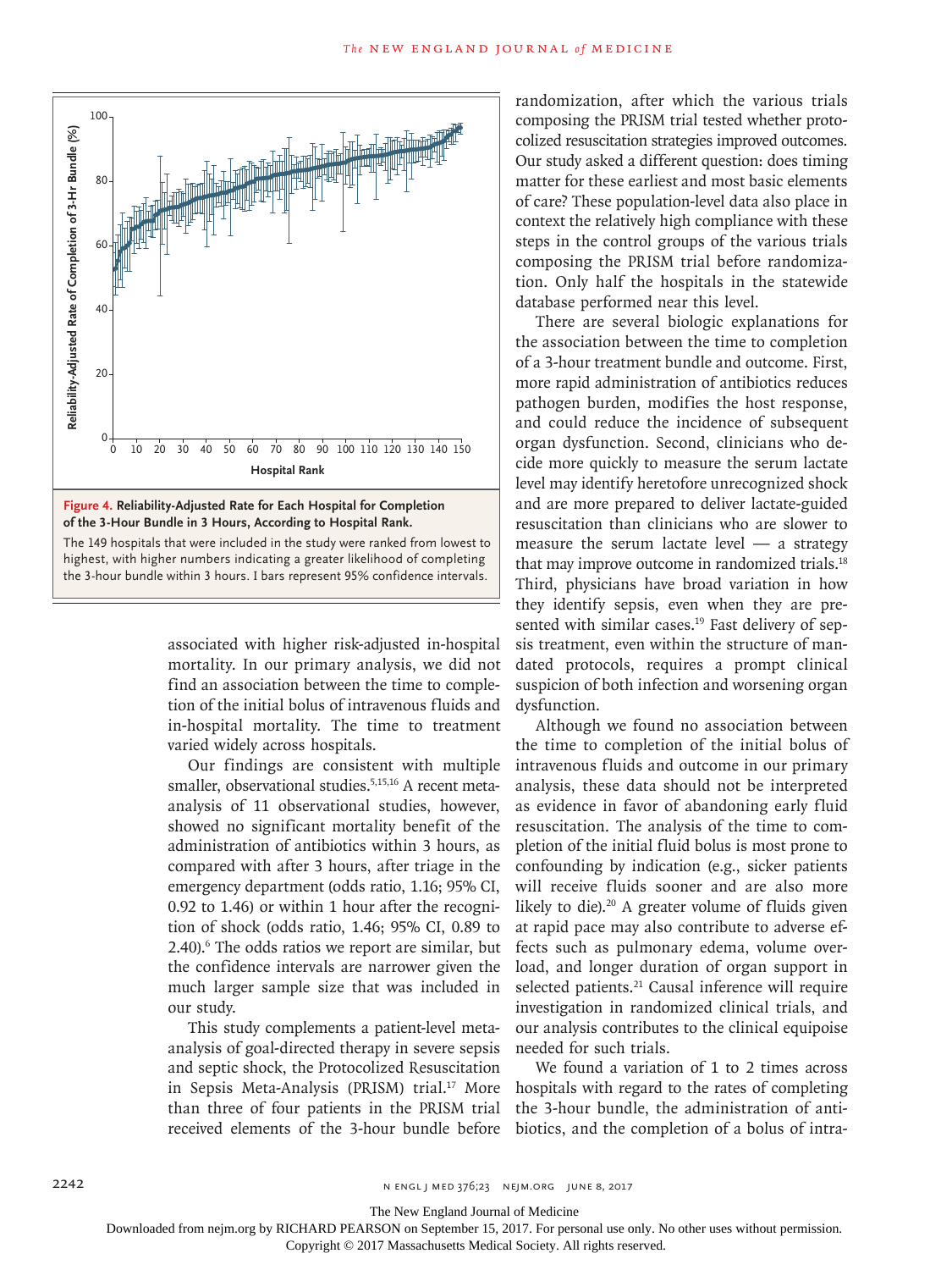venous fluids in the emergency department. Adherence, in general, ranged from 60 to 90%, and was greater than in comparable quality-improvement programs for stroke treatment in New York.<sup>22</sup> Such performance may stem from increasing public awareness and advocacy about sepsis and national quality-improvement initiatives led by CMS.<sup>23</sup> Adherence was greatest in the emergency departments at smaller nonteaching hospitals, a finding that differs from a previous cohort study.24 These hospitals may have fewer clinicians to train, a lower census in the emergency department, and a different case mix as compared with larger referral centers, which perhaps facilitates the more rapid implementation of sepsis protocols.

Our study has several limitations. First, this was not a randomized trial, so the results may be biased by confounding. Of greatest concern may be the lack of data about the appropriateness of broad-spectrum antibiotics. The appropriateness of the initial choice of an antibiotic agent has been associated with risk-adjusted mortality<sup>25</sup> but may be measurable only in the minority of patients with positive cultures and may differ according to local pathogen and antimicrobial resistance profiles. The hospitals included in this study were limited to a single state that may have epidemiologic features of sepsis that are distinct from those in other geographic regions.26 The start time for measuring delays may not be accurate in all cases. To address this, we evaluated models that used the earliest time of arrival in the emergency department and found no change in associations.

Our statewide evaluation showed that the times to the completion of a 3-hour bundle and the administration of broad-spectrum antibiotics were associated with greater in-hospital mortality among patients with severe sepsis and septic shock in the emergency department. We found no association between the time to completion of the initial bolus of intravenous fluids and outcome. If the relationship is causal, prompt recognition and faster treatment of sepsis and septic shock in the context of emergency care may reduce the incidence of avoidable deaths.

The views expressed in this article are those of the authors and do not necessarily represent the view of the U.S. government or the Department of Veterans Affairs.

Supported by grants (R35GM119519, to Dr. Seymour; and K08 GM115859, to Dr. Prescott) from the National Institutes of Health, by a grant (11-109 13-079, to Dr. Iwashyna) from the Veterans Affairs Health Services Research and Development Investigator-Initiated Research program, and by IPRO (to Mr. Phillips).

Disclosure forms provided by the authors are available with the full text of this article at NEJM.org.

We thank the members of the New York State Sepsis Advisory Workgroup for assistance with the development and implementation of the New York State Sepsis initiative.

#### **References**

**1.** Gaieski DF, Edwards JM, Kallan MJ, Carr BG. Benchmarking the incidence and mortality of severe sepsis in the United States. Crit Care Med 2013;41:1167-74.

**2.** Rhodes A, Evans LE, Alhazzani W, et al. Surviving Sepsis Campaign: international guidelines for management of sepsis and septic shock: 2016. Intensive Care Med 2017;43:304-77.

**3.** Rhee C, Gohil S, Klompas M. Regulatory mandates for sepsis care — reasons for caution. N Engl J Med 2014;370:1673-6. **4.** Kumar A, Haery C, Paladugu B, et al. The duration of hypotension before the initiation of antibiotic treatment is a critical determinant of survival in a murine model of Escherichia coli septic shock: association with serum lactate and inflammatory cytokine levels. J Infect Dis 2006; 193:251-8.

**5.** Ferrer R, Martin-Loeches I, Phillips G, et al. Empiric antibiotic treatment reduces mortality in severe sepsis and septic shock from the first hour: results from a guideline-based performance improvement program. Crit Care Med 2014;42: 1749-55.

**6.** Sterling SA, Miller WR, Pryor J, Puskarich MA, Jones AE. The impact of timing of antibiotics on outcomes in severe sepsis and septic shock: a systematic review and meta-analysis. Crit Care Med 2015;43:1907-15.

**7.** New York codes, rules and regulations: 405.4 medical staff. Thomson Reuters, 2017 (https://govt.westlaw.com/nycrr/Document/ I4fe39657cd1711dda432a117e6e0f345?view Type=FullText&%3BoriginationContext= documenttoc&%3BtransitionType=Category PageItem&%3BcontextData=(sc.Default) (last.)=Default=(sc.Default)).

**8.** Levy MM, Fink MP, Marshall JC, et al. 2001 SCCM/ESICM/ACCP/ATS/SIS International Sepsis Definitions Conference. Crit Care Med 2003;31:1250-6.

**9.** Dimick JB, Staiger DO, Birkmeyer JD. Ranking hospitals on surgical mortality: the importance of reliability adjustment. Health Serv Res 2010;45:1614-29.

**10.** Seymour CW, Liu VX, Iwashyna TJ, et al. Assessment of clinical criteria for sepsis: for the Third International Consensus Definitions for Sepsis and Septic Shock (Sepsis-3). JAMA 2016;315:762-74.

**11.** Banta JE, Joshi KP, Beeson L, Nguyen HB. Patient and hospital characteristics associated with inpatient severe sepsis mortality in California, 2005-2010. Crit Care Med 2012;40:2960-6.

**12.** Reineck LA, Pike F, Le TQ, Cicero BD, Iwashyna TJ, Kahn JM. Hospital factors associated with discharge bias in ICU performance measurement. Crit Care Med 2014;42:1055-64.

**13.** Lash TL, Fox MP, Fink AK. Applying quantitative bias analysis to epidemiologic data. New York: Springer-Verlag, 2009.

**14.** Royston P, Sauerbrei W. Building multivariable regression models with continuous covariates in clinical epidemiology — with an emphasis on fractional polynomials. Methods Inf Med 2005;44:561- 71.

**15.** Puskarich MA, Trzeciak S, Shapiro NI, et al. Association between timing of antibiotic administration and mortality from septic shock in patients treated with a quantitative resuscitation protocol. Crit Care Med 2011;39:2066-71.

**16.** Liu VX, Fielding-Singh V, Greene JD, et al. The timing of early antibiotics and

The New England Journal of Medicine

Downloaded from nejm.org by RICHARD PEARSON on September 15, 2017. For personal use only. No other uses without permission.